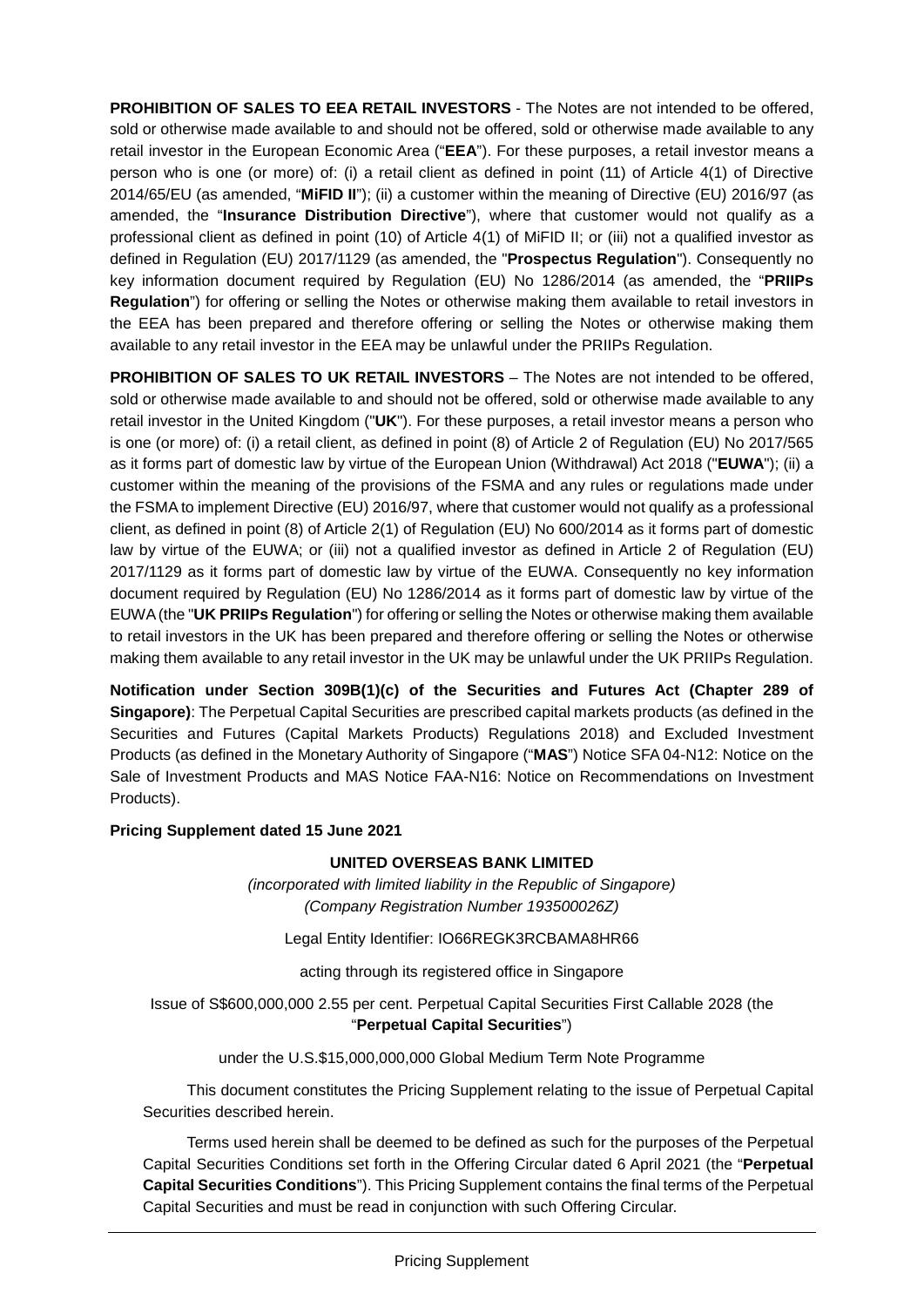On the basis that the Perpetual Capital Securities are deemed to be an "AT1 Instrument" as defined in Section 10O of the Income Tax Act, Chapter 134 of Singapore (the "**ITA**"), where interest, discount income (not including discount income arising from secondary trading), prepayment fee, redemption premium or break cost is derived from any Perpetual Capital Securities by any person who is not resident in Singapore and who carries on any operations in Singapore through a permanent establishment in Singapore, the tax exemption available (subject to certain conditions) under the ITA, shall not apply if such person acquires such Perpetual Capital Securities using the funds and profits of such person's operations through a permanent establishment in Singapore. Any person whose interest, discount income (not including discount income arising from secondary trading), prepayment fees, redemption premium or break cost derived from the Perpetual Capital Securities is not exempt from tax (including for the reasons described above) shall include such income in a return of income made under the ITA.

| 1 | (i)                        | Issuer:                                                                       | United Overseas Bank Limited, acting through its<br>registered office in Singapore                                                                            |
|---|----------------------------|-------------------------------------------------------------------------------|---------------------------------------------------------------------------------------------------------------------------------------------------------------|
| 2 | (i)                        | Series Number:                                                                | 50                                                                                                                                                            |
|   | (ii)                       | Tranche Number:                                                               | 1                                                                                                                                                             |
| 3 |                            | <b>Specified Currency or Currencies:</b>                                      | Singapore dollars ("S\$")                                                                                                                                     |
| 4 |                            | <b>Aggregate Nominal Amount:</b>                                              |                                                                                                                                                               |
|   | (i)                        | Series:                                                                       | S\$600,000,000                                                                                                                                                |
|   | (ii)                       | Tranche:                                                                      | S\$600,000,000                                                                                                                                                |
| 5 | (i)                        | <b>Issue Price:</b>                                                           | 100 per cent. of the Aggregate Nominal Amount                                                                                                                 |
|   | (ii)                       | Net Proceeds:                                                                 | Approximately S\$598,988,850 (inclusive of any<br>applicable Singapore goods and services tax)                                                                |
| 6 | (i)                        | <b>Specified Denominations:</b>                                               | S\$250,000                                                                                                                                                    |
|   | (ii)                       | <b>Calculation Amount</b>                                                     | S\$250,000                                                                                                                                                    |
| 7 | (i)                        | <b>Issue Date:</b>                                                            | 22 June 2021                                                                                                                                                  |
|   | (ii)                       | <b>Distribution Commencement</b><br>Date                                      | <b>Issue Date</b>                                                                                                                                             |
| 8 |                            | <b>Distribution</b>                                                           |                                                                                                                                                               |
|   | <b>Distribution Basis:</b> |                                                                               | From (and including):                                                                                                                                         |
|   |                            |                                                                               | The Distribution Commencement Date to (but<br>excluding) the First Reset Date (as defined<br>below), at the Initial Distribution Rate;                        |
|   |                            |                                                                               | The First Reset Date and each Reset Date<br>falling thereafter to (but excluding)<br>the<br>immediately following Reset Date, the Reset<br>Distribution Rate. |
|   |                            |                                                                               | (further particulars specified below)                                                                                                                         |
|   |                            | <b>Distribution Stopper (Perpetual</b><br>Capital Securities Condition 5(f)): | Applicable                                                                                                                                                    |
| 9 |                            | Redemption/Payment Basis:                                                     | Redemption at par                                                                                                                                             |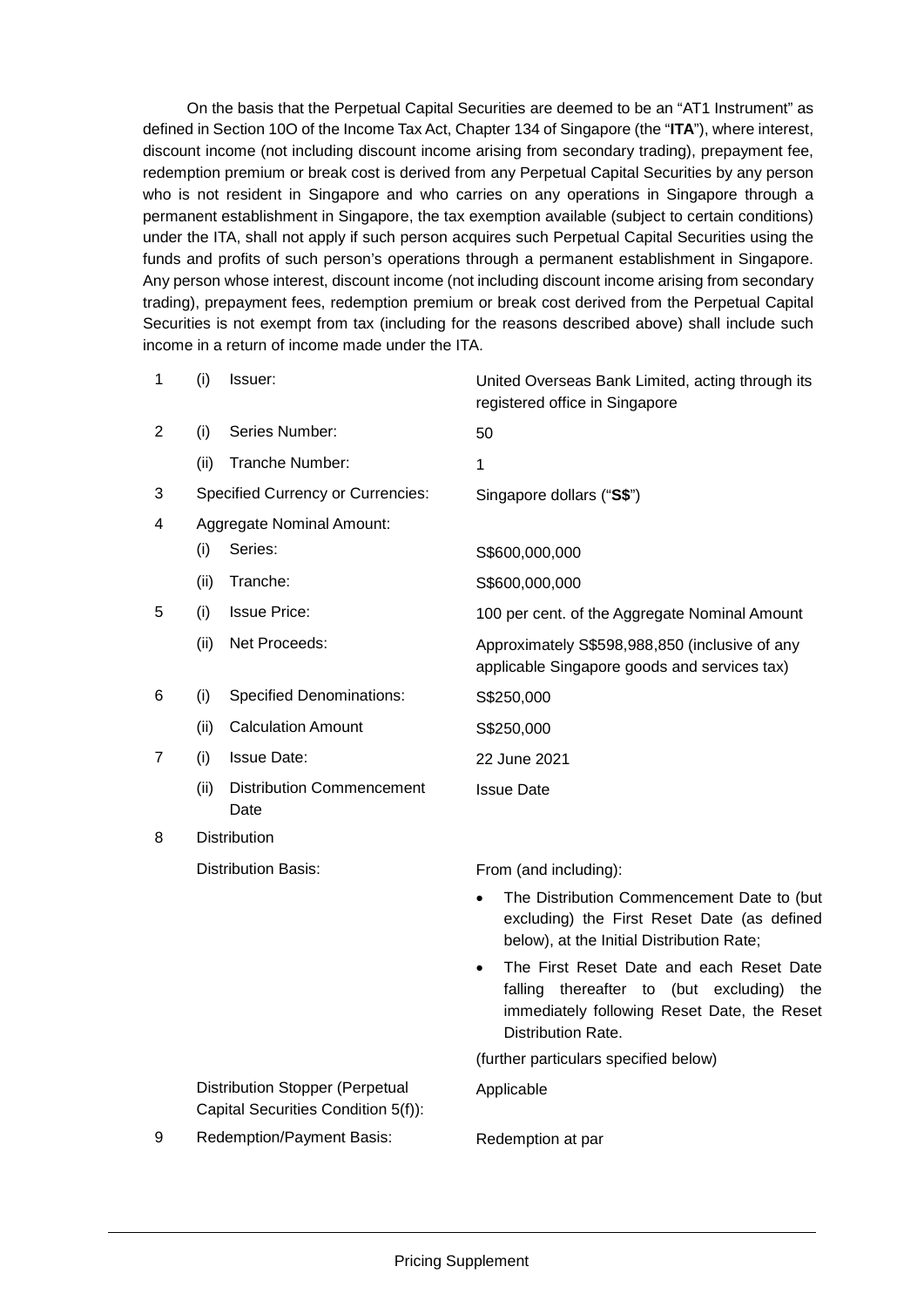| 10 | Change of Distribution or<br><b>Redemption/Payment Basis</b> | See paragraph 8 above                 |
|----|--------------------------------------------------------------|---------------------------------------|
| 11 | Call Options:                                                | <b>Issuer Call</b>                    |
|    |                                                              | (further particulars specified below) |
| 12 | Listing:                                                     | SGX-ST                                |
| 13 | Method of distribution:                                      | Syndicated                            |

# **PROVISIONS RELATING TO DISTRIBUTION (IF ANY) PAYABLE**

| 14 | <b>Fixed Rate Perpetual Capital Security</b><br>Provisions: |                                | Applicable                                                                                                                                                                                                                                                                                                                                                                                                                                                                                                                                                                                                                                                                                                                                                                                     |
|----|-------------------------------------------------------------|--------------------------------|------------------------------------------------------------------------------------------------------------------------------------------------------------------------------------------------------------------------------------------------------------------------------------------------------------------------------------------------------------------------------------------------------------------------------------------------------------------------------------------------------------------------------------------------------------------------------------------------------------------------------------------------------------------------------------------------------------------------------------------------------------------------------------------------|
|    | (i)                                                         | Rate(s) of Distribution:       |                                                                                                                                                                                                                                                                                                                                                                                                                                                                                                                                                                                                                                                                                                                                                                                                |
|    |                                                             | (a) Initial Distribution Rate: | 2.55 per cent. per annum payable semi-annually<br>in arrear                                                                                                                                                                                                                                                                                                                                                                                                                                                                                                                                                                                                                                                                                                                                    |
|    |                                                             | (b) Reset                      | Applicable                                                                                                                                                                                                                                                                                                                                                                                                                                                                                                                                                                                                                                                                                                                                                                                     |
|    |                                                             | (A) First Reset Date:          | 22 June 2028                                                                                                                                                                                                                                                                                                                                                                                                                                                                                                                                                                                                                                                                                                                                                                                   |
|    |                                                             | (B) Reset Date(s):             | The First Reset Date and each date falling every<br>seven years after the First Reset Date, not adjusted<br>for non-Business Days.                                                                                                                                                                                                                                                                                                                                                                                                                                                                                                                                                                                                                                                             |
|    |                                                             | (C) Reference Rate:            | 7-year SORA OIS, where:                                                                                                                                                                                                                                                                                                                                                                                                                                                                                                                                                                                                                                                                                                                                                                        |
|    |                                                             |                                | "7-year SORA OIS" means (a) the 7-year SORA-<br>OIS reference rate available on the "OTC SGD<br>OIS" page on Bloomberg under "BGN" appearing<br>under the column headed "Ask" (or such other<br>substitute page thereof or if there is no substitute<br>page, the screen page which is the generally<br>accepted page used by market participants at that<br>time as determined by an independent financial<br>institution (which is appointed by the Issuer and<br>notified to the Calculation Agent)) at the close of<br>business on the second Business Day preceding<br>the Reset Date (the "SORA OIS Reset<br>Determination Date"), or (b) if a Benchmark Event<br>has occurred in relation to the "7-year SORA OIS",<br>such rate as determined in accordance with<br>Condition 4(c)(i). |
|    |                                                             | (D) Initial Spread:            | 1.551%                                                                                                                                                                                                                                                                                                                                                                                                                                                                                                                                                                                                                                                                                                                                                                                         |
|    | (ii)                                                        | <b>Distribution Period:</b>    | Each period from and including the Distribution<br>Payment Date to (but excluding) the subsequent                                                                                                                                                                                                                                                                                                                                                                                                                                                                                                                                                                                                                                                                                              |

Payment Date to (but excluding) the subsequent Distribution Payment Date, except that the first Distribution Period will commence on (and include) the Issue Date

(iii) Distribution Payment Date(s): 22 June and 22 December in each year commencing on the Distribution Payment Date falling on 22 December 2021 (iv) Fixed Distribution Amount: Not Applicable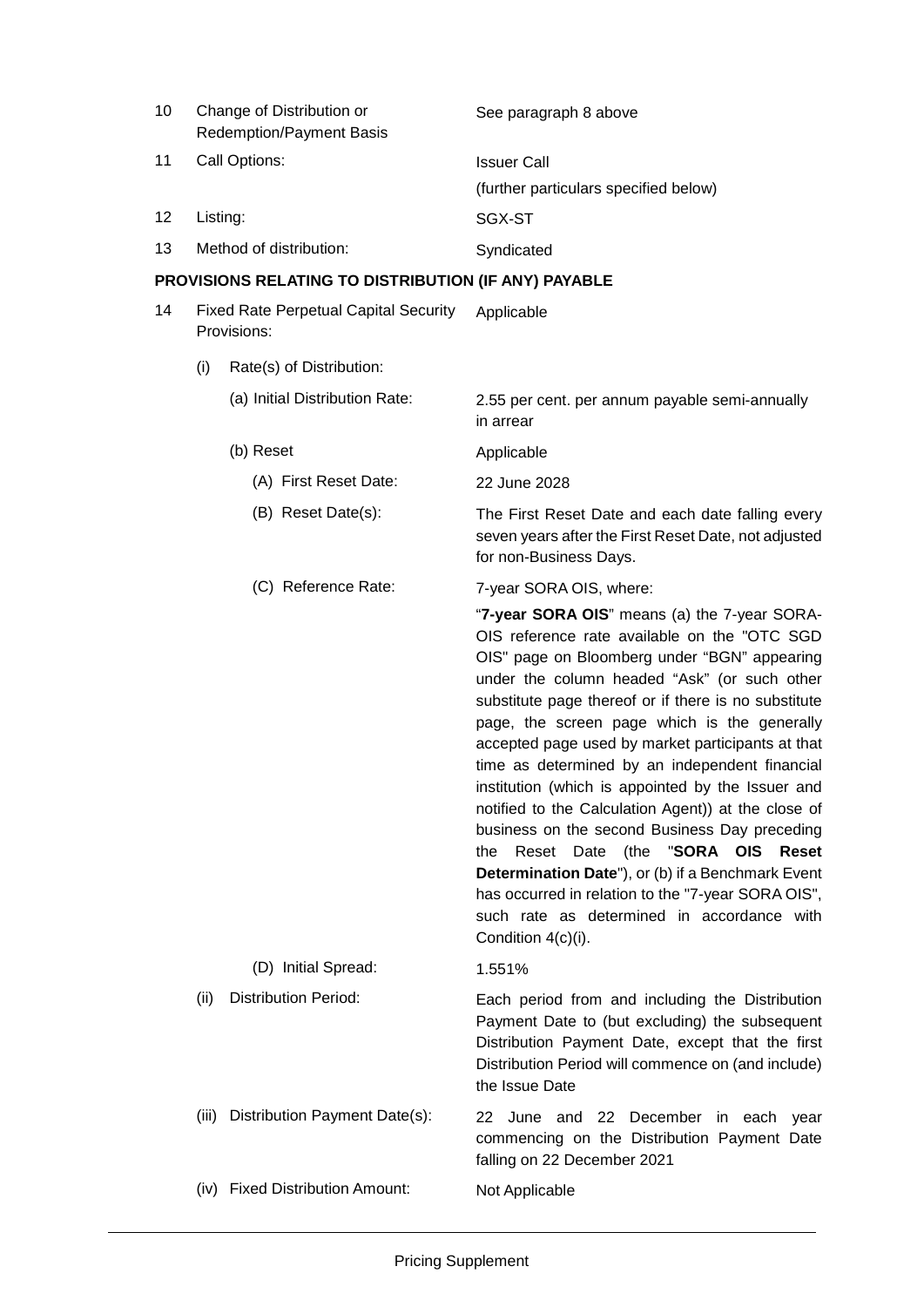|    | (v)                                                                                  | Broken Amount(s):                                                                                                                                                                                                                                                    | Not Applicable                                                                                                                                                      |  |
|----|--------------------------------------------------------------------------------------|----------------------------------------------------------------------------------------------------------------------------------------------------------------------------------------------------------------------------------------------------------------------|---------------------------------------------------------------------------------------------------------------------------------------------------------------------|--|
|    |                                                                                      | (vi) Day Count Fraction:                                                                                                                                                                                                                                             | Actual/365 (fixed)                                                                                                                                                  |  |
|    |                                                                                      | (vii) Determination Dates:                                                                                                                                                                                                                                           | The determination of the Reset Distribution Rate<br>shall be calculated on the second Business Day<br>prior to such Reset Date in accordance with<br>Condition 4(g) |  |
|    |                                                                                      | (viii) Other terms relating to the<br>method of calculating Distribution<br>for Fixed Rate Perpetual Capital<br>Securities:                                                                                                                                          | Not Applicable                                                                                                                                                      |  |
| 15 |                                                                                      | <b>Floating Rate Perpetual Capital</b><br><b>Securities Provisions:</b>                                                                                                                                                                                              | Not Applicable                                                                                                                                                      |  |
| 16 |                                                                                      | Benchmark Replacement:                                                                                                                                                                                                                                               | Benchmark Replacement (General) (Condition<br>4(c)(i))                                                                                                              |  |
|    | <b>PROVISIONS RELATING TO REDEMPTION</b>                                             |                                                                                                                                                                                                                                                                      |                                                                                                                                                                     |  |
| 17 |                                                                                      | Call Option:                                                                                                                                                                                                                                                         | Applicable                                                                                                                                                          |  |
|    | (i)                                                                                  | Optional Redemption Date(s):                                                                                                                                                                                                                                         | The First Reset Date and each Distribution<br>Payment Date thereafter                                                                                               |  |
|    | (ii)                                                                                 | <b>Optional Redemption Amount(s)</b><br>of each Perpetual Capital<br>Security and method, if any, of<br>calculation of such amount(s):                                                                                                                               | S\$250,000 per Calculation Amount                                                                                                                                   |  |
|    | (iii)                                                                                | If redeemable in part:                                                                                                                                                                                                                                               |                                                                                                                                                                     |  |
|    |                                                                                      | Minimum Redemption<br>$\bullet$<br>Amount:                                                                                                                                                                                                                           | Not Applicable                                                                                                                                                      |  |
|    |                                                                                      | Maximum Redemption<br>$\bullet$<br>Amount:                                                                                                                                                                                                                           | Not Applicable                                                                                                                                                      |  |
|    |                                                                                      | (iv) Notice period:                                                                                                                                                                                                                                                  | In accordance with Condition 6(d), not less than 15<br>days' irrevocable notice to Securityholders and the<br><b>Trustee</b>                                        |  |
| 18 | Variation instead of Redemption<br>(Perpetual Capital Securities<br>Condition 6(f)): |                                                                                                                                                                                                                                                                      | Applicable                                                                                                                                                          |  |
| 19 |                                                                                      | Final Redemption Amount of each<br><b>Perpetual Capital Security:</b>                                                                                                                                                                                                | S\$250,000 per Calculation Amount                                                                                                                                   |  |
| 20 |                                                                                      | <b>Early Redemption Amount</b>                                                                                                                                                                                                                                       |                                                                                                                                                                     |  |
|    |                                                                                      | Early Redemption Amount(s) per<br>Calculation Amount payable on<br>redemption for taxation reasons due<br>to a Tax Law change/Change of<br>Qualification Event and/or the method<br>of calculating the same (if required or<br>if different from that set out in the | S\$250,000 per Calculation Amount                                                                                                                                   |  |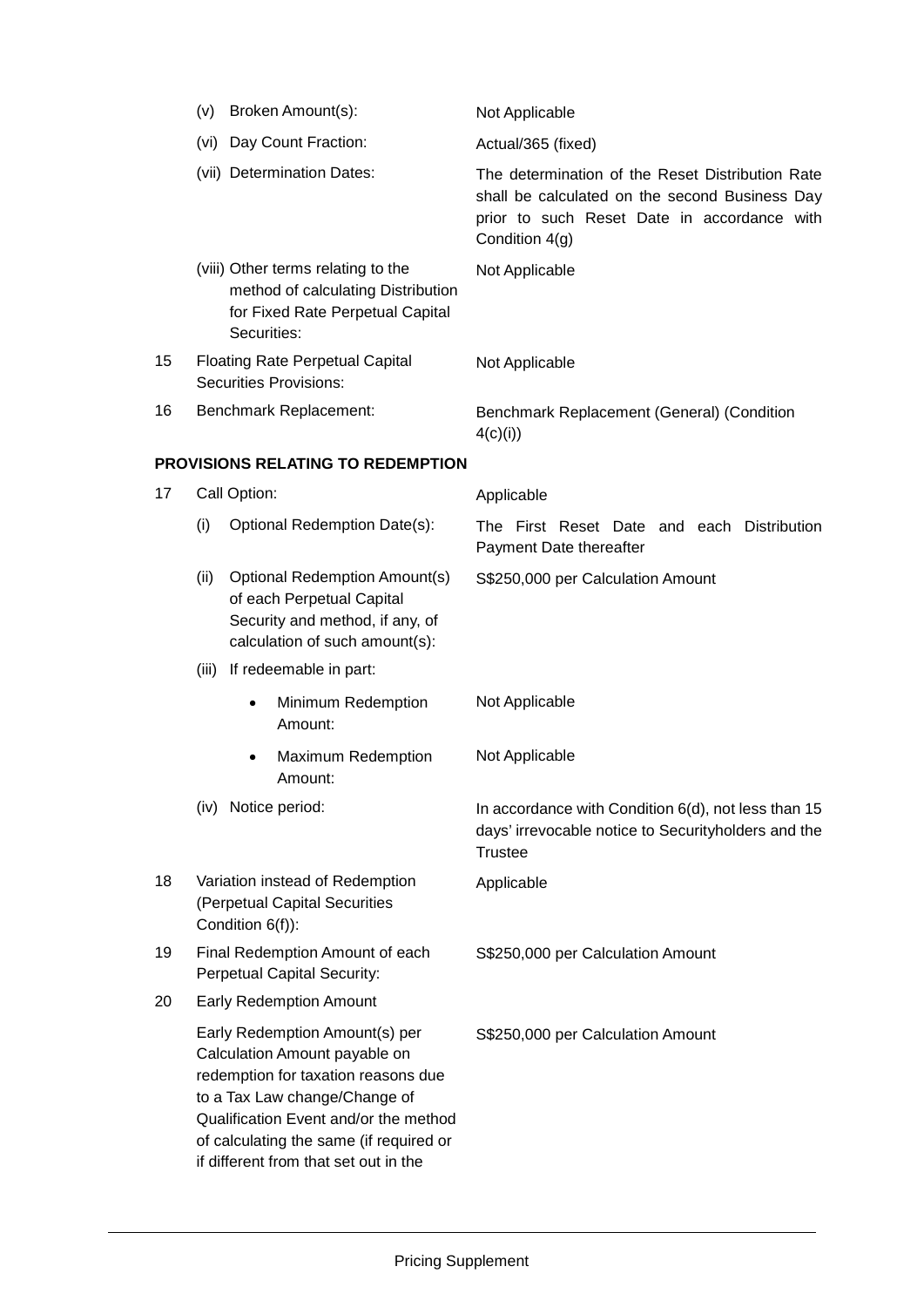Perpetual Capital Securities Conditions):

### **PROVISIONS RELATING TO LOSS ABSORPTION**

21 Loss Absorption Measure: Write Down on a Loss Absorption Event (Perpetual Capital Securities Condition 7(a)) Write Down Applicable

#### **GENERAL PROVISIONS APPLICABLE TO THE PERPETUAL CAPITAL SECURITIES**

| 22 |                     | Form of Perpetual Capital Securities:                                          | Registered                                                                                                                                                                                                                                                                                       |
|----|---------------------|--------------------------------------------------------------------------------|--------------------------------------------------------------------------------------------------------------------------------------------------------------------------------------------------------------------------------------------------------------------------------------------------|
| 23 |                     | Financial Centre(s) or other special<br>provisions relating to Payment Dates:  | Singapore                                                                                                                                                                                                                                                                                        |
| 24 |                     | Other terms or special conditions:                                             | Please<br>refer to the annexe to this<br>Pricing<br>Supplement.                                                                                                                                                                                                                                  |
|    | <b>DISTRIBUTION</b> |                                                                                |                                                                                                                                                                                                                                                                                                  |
| 25 | (i)                 | If syndicated, names of<br>Managers:                                           | Credit Suisse (Singapore) Limited<br>The Hongkong and Shanghai Banking<br>Corporation Limited, Singapore Branch<br>Standard Chartered Bank (Singapore) Limited<br>United Overseas Bank Limited                                                                                                   |
|    | (ii)                | Stabilising Manager (if any):                                                  | The Hongkong and Shanghai Banking<br>Corporation Limited, Singapore Branch                                                                                                                                                                                                                       |
| 26 |                     | If non-syndicated, name of Dealer:                                             | Not Applicable                                                                                                                                                                                                                                                                                   |
| 27 |                     | U.S. Selling Restrictions:                                                     | Reg. S Compliance Category 2; TEFRA not<br>applicable                                                                                                                                                                                                                                            |
| 28 |                     | Additional selling restrictions:                                               | Singapore:                                                                                                                                                                                                                                                                                       |
|    |                     |                                                                                | The Perpetual Capital Securities shall not be<br>offered or sold, or be made the subject of an<br>invitation for subscription or purchase, to the Issuer<br>or any of its banking group entities or associates<br>(each as defined in MAS Notice 637), unless with<br>the prior approval of MAS. |
|    |                     | <b>OPERATIONAL INFORMATION</b>                                                 |                                                                                                                                                                                                                                                                                                  |
| 29 | <b>ISIN Code:</b>   |                                                                                | SGXF73188736                                                                                                                                                                                                                                                                                     |
| 30 |                     | Common Code:                                                                   | 235632225                                                                                                                                                                                                                                                                                        |
| 31 | CUSIP:              |                                                                                | Not Applicable                                                                                                                                                                                                                                                                                   |
| 32 | CINS:               |                                                                                | Not Applicable                                                                                                                                                                                                                                                                                   |
| 33 |                     | <b>CMU Instrument Number:</b>                                                  | Not Applicable                                                                                                                                                                                                                                                                                   |
| 34 |                     | Any clearing system(s) other than The<br>Central Depository (Pte) Limited, The | Not Applicable                                                                                                                                                                                                                                                                                   |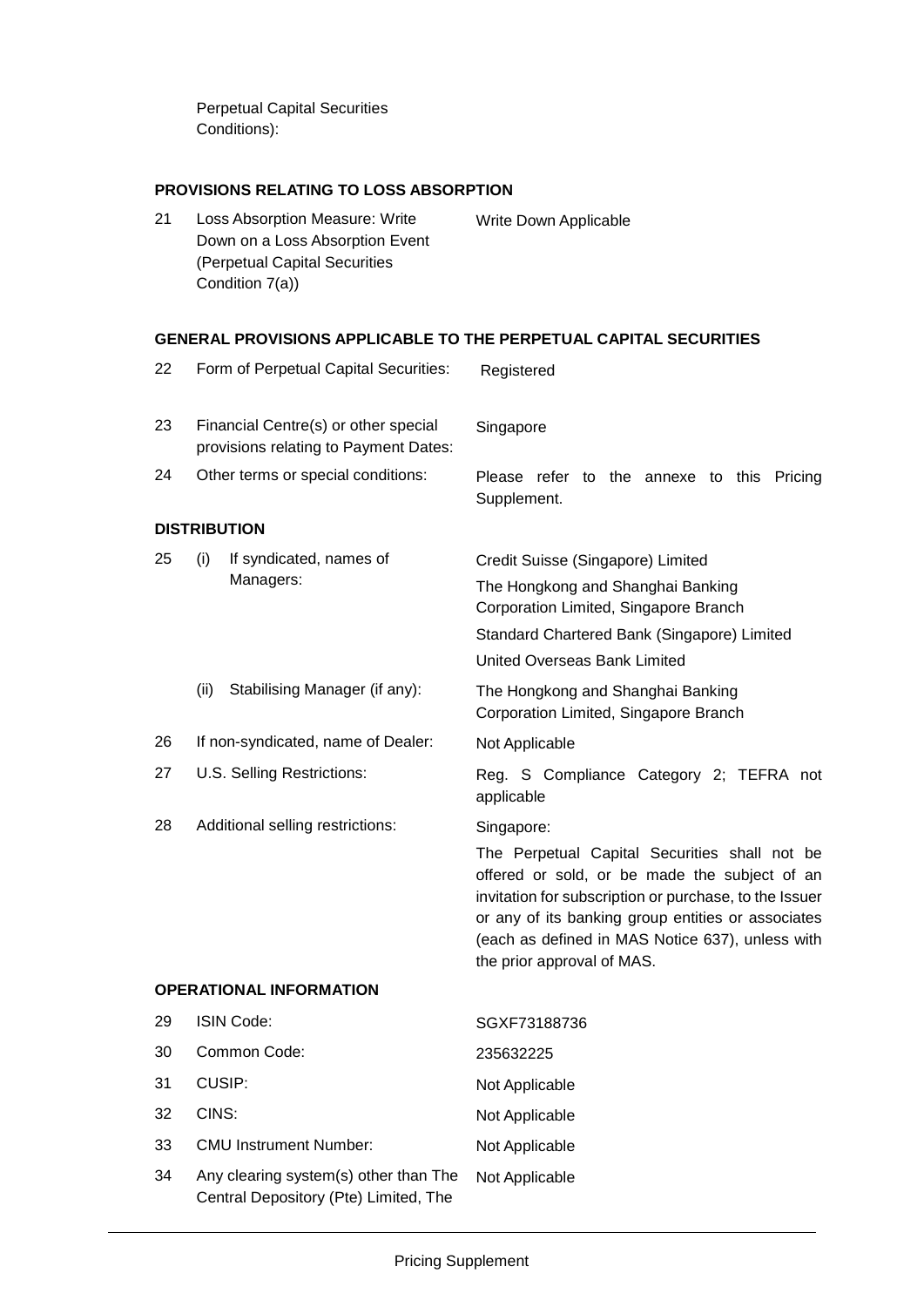|                | Central Moneymarkets Unit Service,<br>Euroclear Bank SA/NV and              |                                                         |  |
|----------------|-----------------------------------------------------------------------------|---------------------------------------------------------|--|
|                | Clearstream Banking S.A., DTC and<br>the relevant identification number(s): |                                                         |  |
| 35             | Delivery:                                                                   | Delivery against payment                                |  |
| 36             | Additional Paying Agent(s) (if any):                                        | Not Applicable                                          |  |
|                | <b>PROVISIONS RELATING TO UOB SUSTAINABLE NOTES</b>                         |                                                         |  |
| 37             | <b>UOB Sustainable Notes:</b>                                               | Not Applicable                                          |  |
| <b>GENERAL</b> |                                                                             |                                                         |  |
| 38             | Prohibition of Sales to EEA Retail<br>Investors:                            | Applicable                                              |  |
| 39             | Prohibition of Sales to UK Retail<br>Investors:                             | Applicable                                              |  |
| 40             | Ratings                                                                     | Baa1 (Moody's), BBB- (S&P), BBB+ (Fitch)                |  |
| 41             | Governing Law:                                                              | Singapore Law                                           |  |
| 42             | Applicable governing document:                                              | Singapore Supplemental Trust Deed dated 6 April<br>2021 |  |

## **PURPOSE OF PRICING SUPPLEMENT**

This Pricing Supplement comprises the final terms required for issue and admission to trading on the Singapore Exchange Securities Trading Limited of the Perpetual Capital Securities described herein pursuant to the U.S.\$15,000,000,000 Global Medium Term Note Programme of United Overseas Bank Limited.

### **INVESTMENT CONSIDERATIONS**

There are significant risks associated with the Perpetual Capital Securities. Prospective investors should have regard to the factors described under the section headed "Investment Considerations" in the Offering Circular before purchasing any Perpetual Capital Securities. Before entering into any transaction, prospective investors should ensure that they fully understand the potential risks and rewards of that transaction and independently determine that the transaction is appropriate given their objectives, experience, financial and operational resources and other relevant circumstances. Prospective investors should consider consulting with such advisers as they deem necessary to assist them in making these determinations.

# **RESPONSIBILITY**

The Issuer accepts responsibility for the information contained in this Pricing Supplement.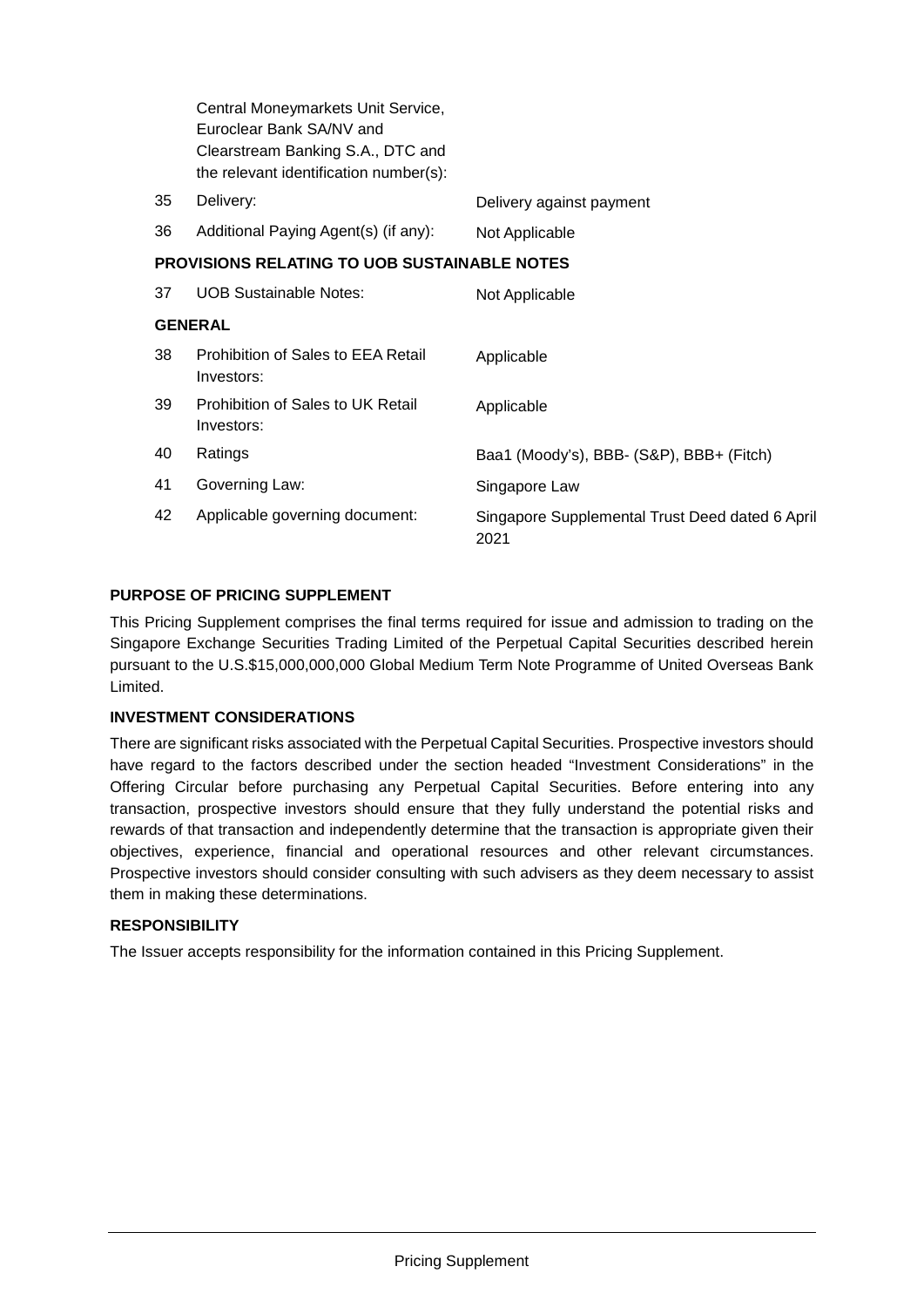#### **ANNEXE**

- 1. The Perpetual Capital Securities Conditions shall be amended by deleting Condition 4(c)(i) in its entirety and substituting therefor the following:
	- "(i) where "Benchmark Replacement (General)" is specified as being applicable in the relevant Pricing Supplement, if a Benchmark Event has occurred in relation to the current Reference Rate prior to the relevant SORA OIS Reset Determination Date when any Rate of Distribution (or the relevant component part thereof) remains to be determined by the current Reference Rate, then the following provisions shall apply:
		- (a) if there is a Successor Rate prior to the relevant SORA OIS Reset Determination Date relating to the next succeeding Distribution Period, the Issuer shall promptly give notice thereof to the Trustee, the Calculation Agent, the Issuing and Paying Agent and the Securityholders, which shall specify the effective date(s) for such Successor Rate and any consequential changes made to these Conditions. The Calculation Agent or such party responsible for determining the Rate of Distribution shall apply such Successor Rate on the relevant SORA OIS Reset Determination Date relating to the next succeeding Distribution Period for purposes of determining the Rate of Distribution (or the relevant component part thereof) applicable to the Perpetual Capital Securities;
		- (b) if there is no Successor Rate prior to the relevant SORA OIS Reset Determination Date relating to the next succeeding Distribution Period, the Issuer shall determine (acting in good faith and in a commercially reasonable manner and by reference to such sources as it deems appropriate, which may include consultation with an Independent Adviser) an Alternative Reference Rate (as defined below) for purposes of determining the Rate of Distribution (or the relevant component part thereof) applicable to the Perpetual Capital Securities and shall promptly give notice thereof to the Trustee, the Calculation Agent, the Issuing and Paying Agent and the Securityholders, which shall specify the effective date(s) for such Alternative Reference Rate and any consequential changes made to these Conditions. The Calculation Agent or such party responsible for determining the Rate of Distribution shall apply such Alternative Reference Rate on the relevant SORA OIS Reset Determination Date relating to the next succeeding Distribution Period for purposes of determining the Rate of Distribution (or the relevant component part thereof) applicable to the Perpetual Capital Securities;
		- (c) if a Successor Rate or, failing which, an Alternative Reference Rate (as applicable) is notified by the Issuer to the Trustee, the Calculation Agent, the Issuing and Paying Agent and the Securityholders in accordance with the preceding provisions, such Successor Rate or, failing which, an Alternative Reference Rate (as applicable) shall be the Reference Rate for each of the future Distribution Periods (subject to the subsequent operation of, and to adjustment as provided in, this Condition 4(c)(i)); provided, however, that if subparagraph (a) or (b) applies and the Issuer does not notify the Trustee, the Calculation Agent, the Issuing and Paying Agent and the Securityholders of a Successor Rate or an Alternative Reference Rate prior to the relevant SORA OIS Reset Determination Date in respect of a Reset Date relating to the next succeeding Distribution Period, the Rate of Distribution applicable to the next succeeding Distribution Period shall be equal to the Rate of Distribution last determined in relation to the Perpetual Capital Securities in respect of the preceding Distribution Period (or alternatively, if there has not been a first Distribution Payment Date, the rate of distribution shall be the initial Rate of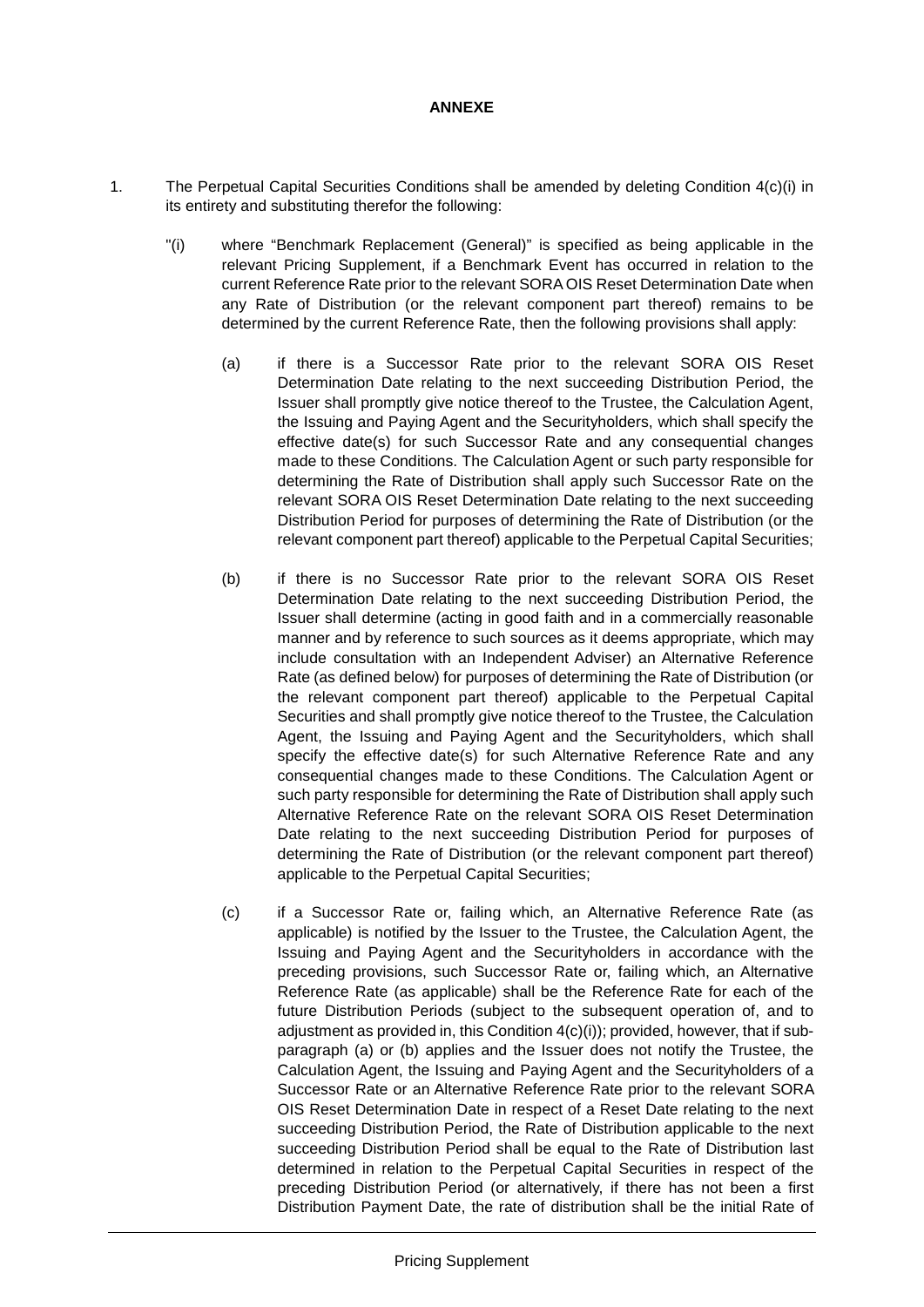Distribution (if any)). For the avoidance of doubt, the proviso in this subparagraph (c) shall apply to the relevant Distribution Period only and any subsequent Distribution Periods are subject to the subsequent operation of, and to adjustment as provided in, this Condition 4(c)(i); and

(d) if a Successor Rate or, failing which, an Alternative Reference Rate (as applicable) is notified by the Issuer to the Trustee, the Calculation Agent, the Issuing and Paying Agent and the Securityholders in accordance with the above provisions, the Issuer may also specify changes to these Conditions, including but not limited to the Day Count Fraction, Relevant Screen Page, Business Day Convention, Business Days, Distribution Determination Date and/or the definition of Reference Rate applicable to the Perpetual Capital Securities, and the method for determining the fallback rate in relation to the Perpetual Capital Securities, in order to follow market practice in relation to the Successor Rate or the Alternative Reference Rate (as applicable). If the Issuer (acting in good faith and in a commercially reasonable manner and by reference to such sources as it deems appropriate, which may include consultation with an Independent Adviser) determines that an Adjustment Spread is required to be applied to the Successor Rate or the Alternative Reference Rate (as applicable) and determines the quantum of, or a formula or methodology for determining, such Adjustment Spread, then such Adjustment Spread shall be applied to the Successor Rate or the Alternative Reference Rate (as applicable). If the Issuer is unable to determine the quantum of, or a formula or methodology for determining, such Adjustment Spread, then such Successor Rate or Alternative Reference Rate (as applicable) will apply without an Adjustment Spread. For the avoidance of doubt, the Trustee and Issuing and Paying Agent shall, at the direction and expense of the Issuer, effect such consequential amendments to the Trust Deed, the Agency Agreement and these Conditions (such amendments, the "Benchmark Amendments") as may be required in order to give effect to this Condition 4(c)(i). Securityholders' consent shall not be required in connection with effecting the Successor Rate or Alternative Reference Rate (as applicable) or such other changes, including for the execution of any documents or other steps by the Trustee or Issuing and Paying Agent (if required).

Notwithstanding any other provision of this Condition 4(c)(i), the Issuer may choose not to adopt any Successor Rate or Alternative Reference Rate, nor apply any applicable Adjustment Spread or make any Benchmark Amendments, if and to the extent that, in the determination of the Issuer, the same could reasonably be expected to prejudice the qualification of Perpetual Capital Securities as Additional Tier 1 Capital Securities as eligible liabilities or loss absorbing capacity instruments for the purposes of any applicable loss absorption regulations.

For the purposes of this Condition 4(c)(i):

"**Adjustment Spread**" means a spread (which may be positive or negative) or formula or methodology for calculating a spread, which the Issuer (acting in good faith and in a commercially reasonable manner and by reference to such sources as it deems appropriate, which may include consultation with an Independent Adviser) determines is required to be applied to the Successor Rate or the Alternative Reference Rate (as applicable) in order to reduce or eliminate, to the extent reasonably practicable in the circumstances, any economic prejudice or benefit (as applicable) to Securityholders as a result of the replacement of the current Reference Rate with the Successor Rate or the Alternative Reference Rate (as applicable) and is the spread, formula or methodology which: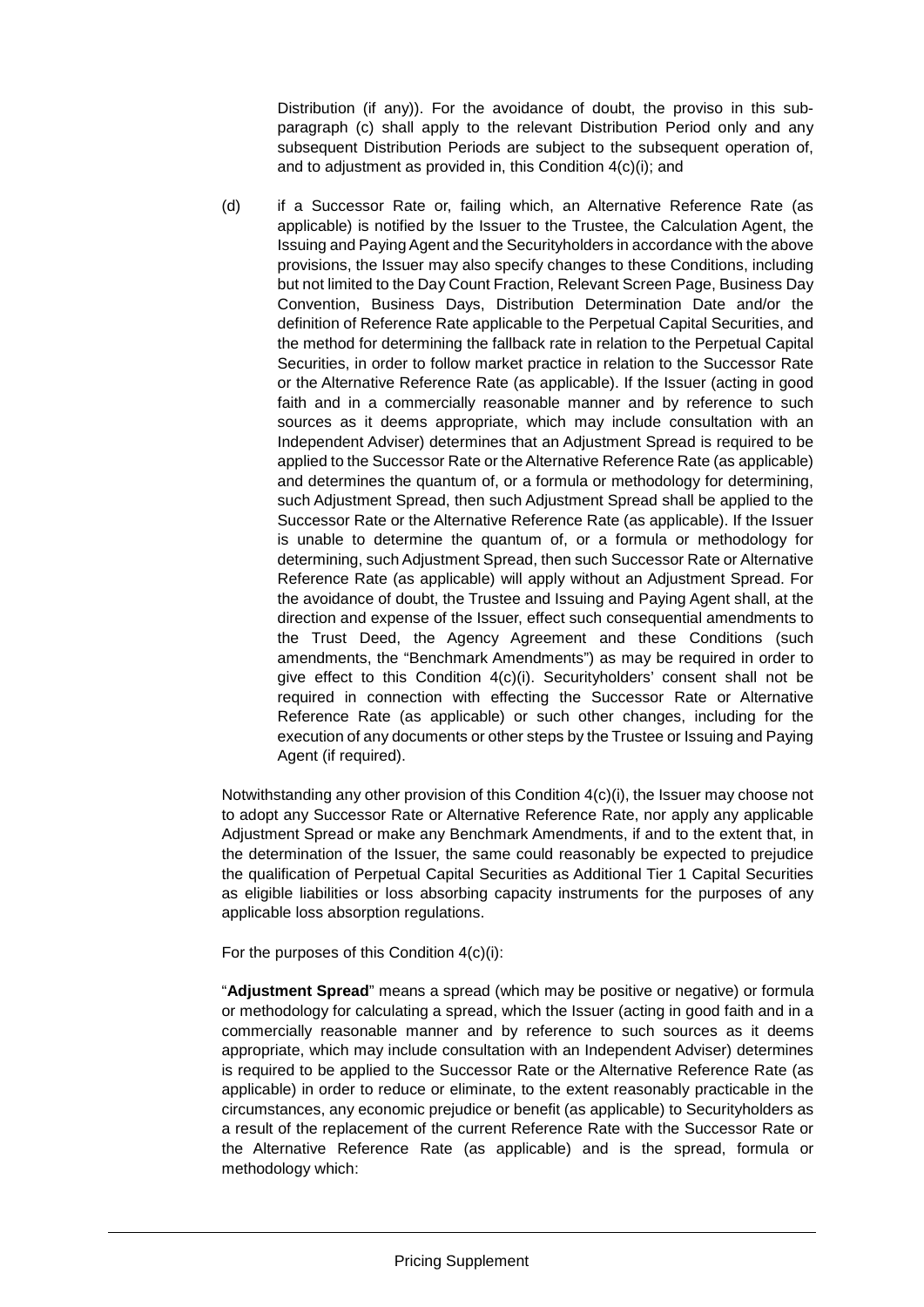- (i) in the case of a Successor Rate, is formally recommended in relation to the replacement of the current Reference Rate with the Successor Rate by any Relevant Nominating Body;
- (ii) in the case of a Successor Rate for which no such recommendation has been made or in the case of an Alternative Reference Rate, the Issuer (acting in good faith and in a commercially reasonable manner and by reference to such sources as it deems appropriate, which may include consultation with an Independent Adviser) determines is recognised or acknowledged as being in customary market usage in international debt capital markets transactions which reference the current Reference Rate, where such rate has been replaced by the Successor Rate or the Alternative Reference Rate (as applicable); or
- (iii) if no such customary market usage is recognised or acknowledged, the Issuer in its discretion determines (acting in good faith and in a commercially reasonable manner, which may include consultation with an Independent Adviser) to be appropriate;

"**Alternative Reference Rate**" means the rate that the Issuer (acting in good faith and in a commercially reasonable manner and by reference to such sources as it deems appropriate, which may include consultation with an Independent Adviser) determines has replaced the current Reference Rate in customary market usage in the international debt capital markets for the purposes of determining rates of distribution in respect of perpetual capital securities denominated in the Specified Currency and of a comparable duration to the relevant Distribution Period, or, if the Issuer determines that there is no such rate, such other rate as the Issuer determines in its discretion (acting in good faith and in a commercially reasonable manner and by reference to such sources as it deems appropriate, which may include consultation with an Independent Adviser) is most comparable to the current Reference Rate;

"**Benchmark Event**" means the earlier to occur of:

- (i) the current Reference Rate ceasing to exist or be published;
- (ii) the later of (a) the making of a public statement by the administrator of the current Reference Rate that it will, by a specified date, cease publishing the current Reference Rate permanently or indefinitely (in circumstances where no successor administrator has been appointed that will continue publication of the current Reference Rate) and (b) the date falling six months prior to such specified date;
- (iii) the making of a public statement by the supervisor of the administrator of the current Reference Rate that the current Reference Rate has been permanently or indefinitely discontinued or is prohibited from being used or that its use is subject to restrictions or adverse consequences or, where such discontinuation, prohibition, restrictions or adverse consequences are to apply from a specified date after the making of any public statement to such effect, the later of the date of the making of such public statement and the date falling six months prior to such specified date; and
- (iv) it has or will prior to the next SORA OIS Reset Determination Date become unlawful for the Calculation Agent, any Paying Agent, (if specified in the relevant Pricing Supplement) such other party responsible for the calculation of the Rate of Distribution, or the Issuer to determine any Rate of Distribution and/or calculate any Distribution Amount using the current Reference Rate specified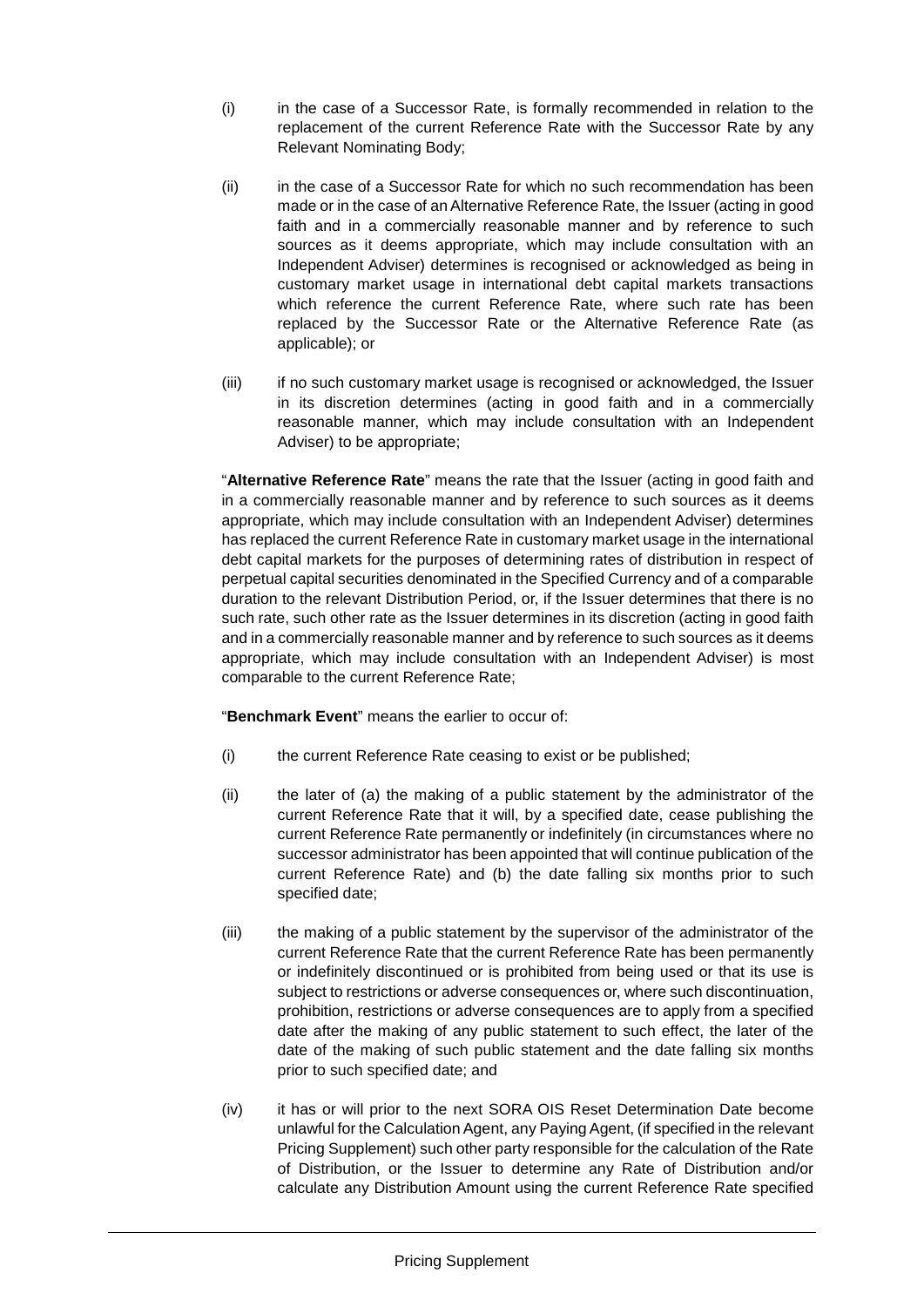in the relevant Pricing Supplement (including, without limitation, under Regulation (EU) No. 2016/1011, if applicable);

"**Relevant Nominating Body**" means, in respect of a Reference Rate:

- (i) the central bank for the currency to which the Reference Rate relates, or any central bank or other supervisory authority which is responsible for supervising the administrator of the Reference Rate; or
- (ii) any working group or committee sponsored by, chaired or co-chaired by or constituted at the request of (a) the central bank for the currency to which the Reference Rate relates, (b) any central bank or other supervisory authority which is responsible for supervising the administrator of the Reference Rate, (c) a group of the aforementioned central banks or other supervisory authorities, or (d) the Financial Stability Board or any part thereof; and

"**Successor Rate**" means the rate that is a successor to or replacement of the current Reference Rate which is formally recommended by any Relevant Nominating Body.".